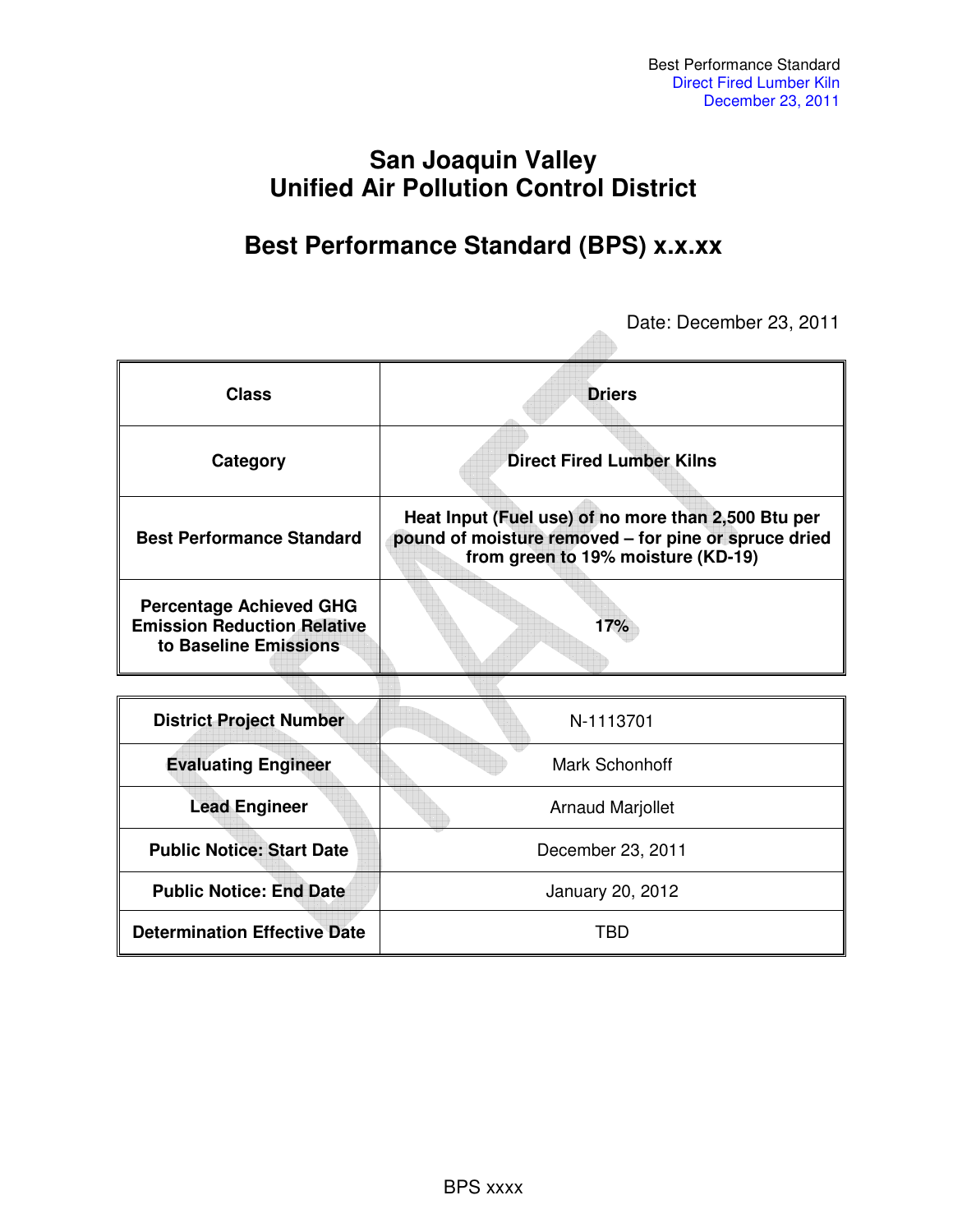## **TABLE OF CONTENTS**

#### **l. Best Performance Standard (BPS) Determination Introduction**

- A. Purpose
- B. Definitions
- C. Determining Project Significance Using BPS

#### **II. Summary of BPS Determination Phases**

- **lll. Class and Category**
- **lV. Public Notice of Intent**

#### **V. BPS Development**

- STEP 1. Establish Baseline Emissions Factor for Class and Category
	- A. Representative Baseline Operation
	- B. Basis and Assumptions
	- C. Unit of Activity
	- D. Calculations
- STEP 2. List Technologically Feasible GHG Emission Control Measures
- STEP 3. Identify all Achieved-in-Practice GHG Emission Control Measures
- STEP 4. Quantify the Potential GHG Emission and Percent Reduction for Each Identified Achieved-in-Practice GHG Emission Control Measure
- STEP 5. Rank all Achieved-in-Practice GHG emission reduction measures by order of % GHG emissions reduction
- STEP 6. Establish the Best Performance Standard (BPS) for this Class and **Category**
- STEP 7. Eliminate All Other Achieved-in-Practice Options from Consideration as Best Performance Standard

#### **Vl. Public Participation**

#### **Vlll. Appendices**

| Appendix 1: | <b>Public Notice of Intent</b>                           |
|-------------|----------------------------------------------------------|
| Appendix 2: | Comments Received During the Public Notice of Intent and |
|             | Responses to Comments                                    |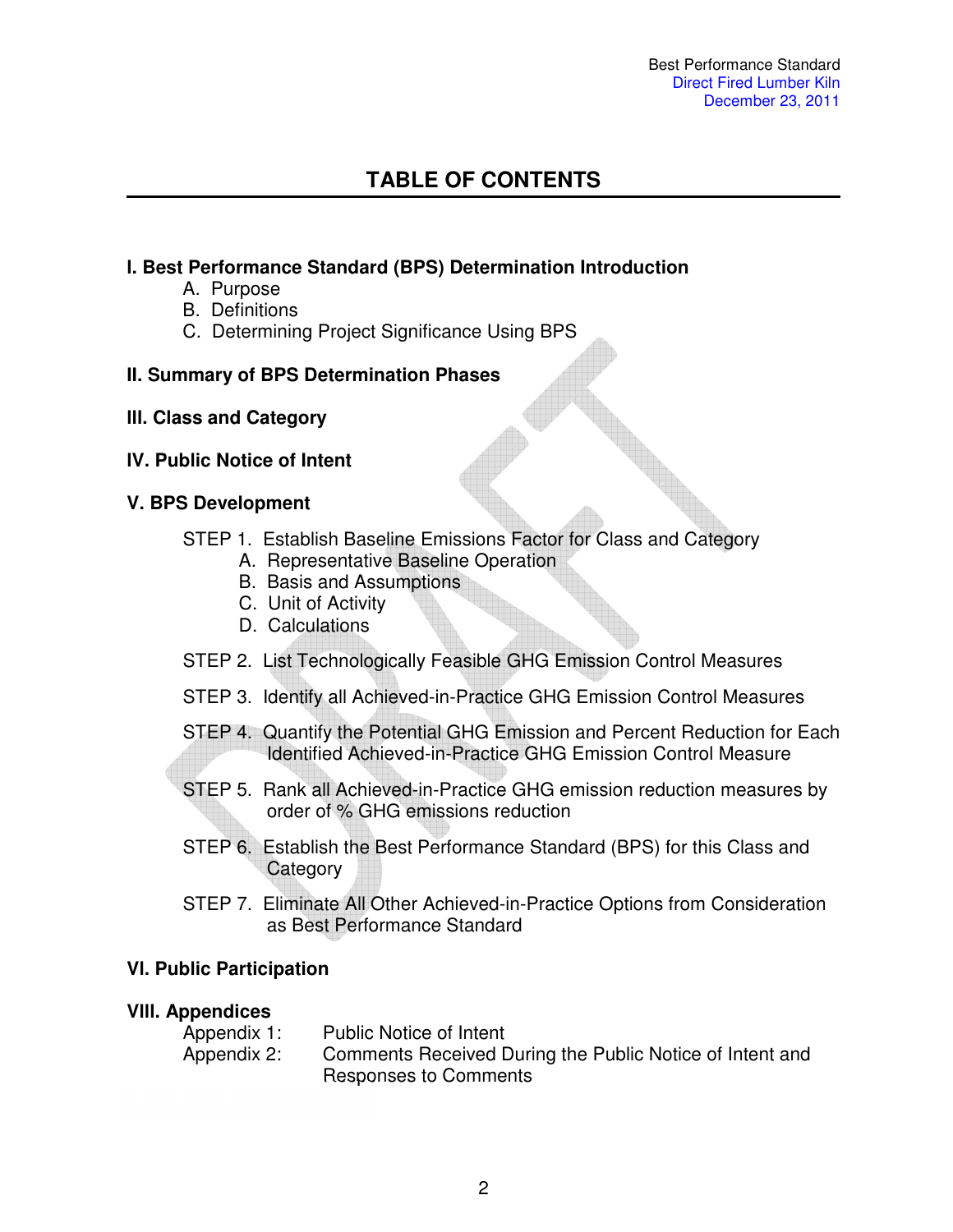## **I. Best Performance Standard (BPS) Determination Introduction**

#### **A. Purpose**

To assist permit applicants, project proponents, and interested parties in assessing and reducing the impacts of project specific greenhouse gas emissions (GHG) on global climate change from stationary source projects, the San Joaquin Valley Air Pollution Control District (District) has adopted the polic*y: District Policy – Addressing GHG Emission Impacts for Stationary Source Projects Under CEQA When Serving as the Lead Agency.* This policy applies to projects for which the District has discretionary approval authority over the project and the District serves as the lead agency for CEQA purposes. Nonetheless, land use agencies can refer to it as guidance for projects that include stationary sources of emissions. The policy relies on the use of performance based standards, otherwise known as Best Performance Standards (BPS) to assess significance of project specific greenhouse gas emissions on global climate change during the environmental review process, as required by CEQA. Use of BPS is a method of streamlining the CEQA process of determining significance and is not a required emission reduction measure. Projects implementing BPS would be determined to have a less than cumulatively significant impact. Otherwise, demonstration of a 29 percent reduction in GHG emissions, from business-as-usual, is required to determine that a project would have a less than cumulatively significant impact.

#### **B. Definitions**

Best Performance Standard for Stationary Source Projects for a specific Class and Category is the most effective, District approved, Achieved-in-Practice means of reducing or limiting GHG emissions from a GHG emissions source, that is also economically feasible per the definition of Achieved-in-Practice. BPS includes equipment type, equipment design, and operational and maintenance practices for the identified service, operation, or emissions unit class and category.

Business-as-Usual is - the emissions for a type of equipment or operation within an identified class and category projected for the year 2020, assuming no change in GHG emissions per unit of activity as established for the baseline period, 2002- 2004. To relate BAU to an emissions generating activity, the District proposes to establish emission factors per unit of activity, for each class and category, using the 2002-2004 baseline period as the reference.

Category is - a District approved subdivision within a "class" as identified by unique operational or technical aspects.

Class is - the broadest District approved division of stationary GHG sources based on fundamental type of equipment or industrial classification of the source operation.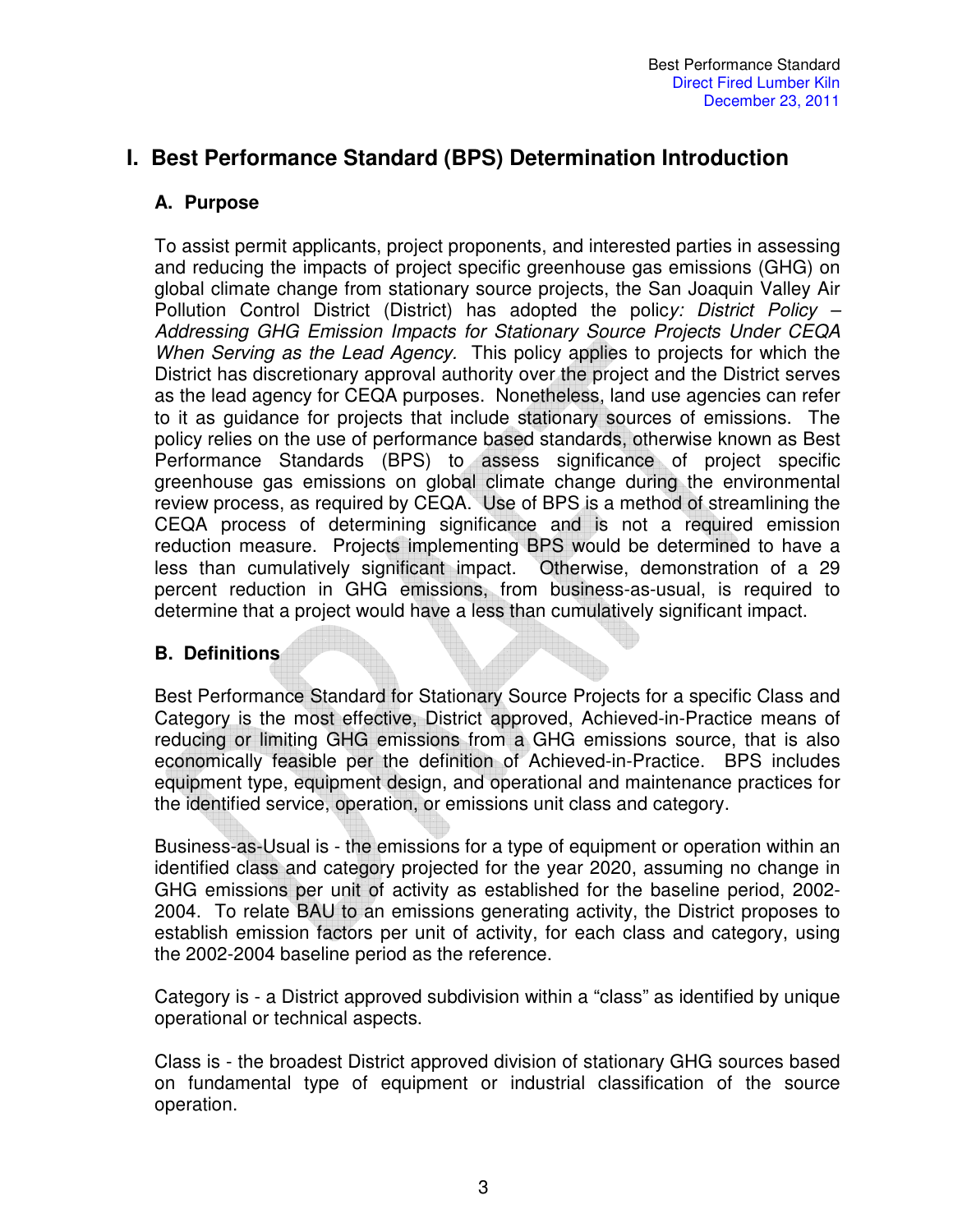#### **C. Determining Project Significance Using BPS**

Use of BPS is a method of determining significance of project specific GHG emission impacts using established specifications. BPS is not a required mitigation of project related impacts. Use of BPS would streamline the significance determination process by pre-quantifying the emission reductions that would be achieved by a specific GHG emission reduction measure and pre-approving the use of such a measure to reduce project-related GHG emissions.

GHG emissions can be directly emitted from stationary sources of air pollution requiring operating permits from the District, or they may be emitted indirectly, as a result of increased electrical power usage, for instance. For traditional stationary source projects, BPS includes equipment type, equipment design, and operational and maintenance practices for the identified service, operation, or emissions unit class and category.

## **II. Summary of BPS Determination Process**

The District has established direct fired lumber kilns as a separate class and category which requires implementation of a Best Performance Standard (BPS) pursuant to the District's Climate Change Action Plan (CCAP). The District's determination of the BPS for this class and category has been made using the BPS development process established in the District's Final Staff Report, *Addressing Greenhouse Gas Emissions under the California Environmental Quality Act.* A summary of the specific implementation of the phased BPS development process for this specific determination is as follows:

| Table 1<br><b>BPS Development Process Phases for Direct Fired Lumber Kilns</b> |                                              |             |                                                                                                                     |  |
|--------------------------------------------------------------------------------|----------------------------------------------|-------------|---------------------------------------------------------------------------------------------------------------------|--|
| <b>Phase</b>                                                                   | <b>Description</b>                           | <b>Date</b> | <b>Description</b>                                                                                                  |  |
|                                                                                | <b>Public Notice of Intent</b>               | 12/1/2011   | The District's intent notice is attached as<br>Appendix 1                                                           |  |
| 2                                                                              | <b>BPS Development</b>                       | 12/14/2011  | See evaluation document                                                                                             |  |
| 3                                                                              | <b>Public Participation</b><br><b>Notice</b> | 12/23/2011  | A Draft BPS evaluation was provided for<br>public comment. The District's notification is<br>attached as Appendix 3 |  |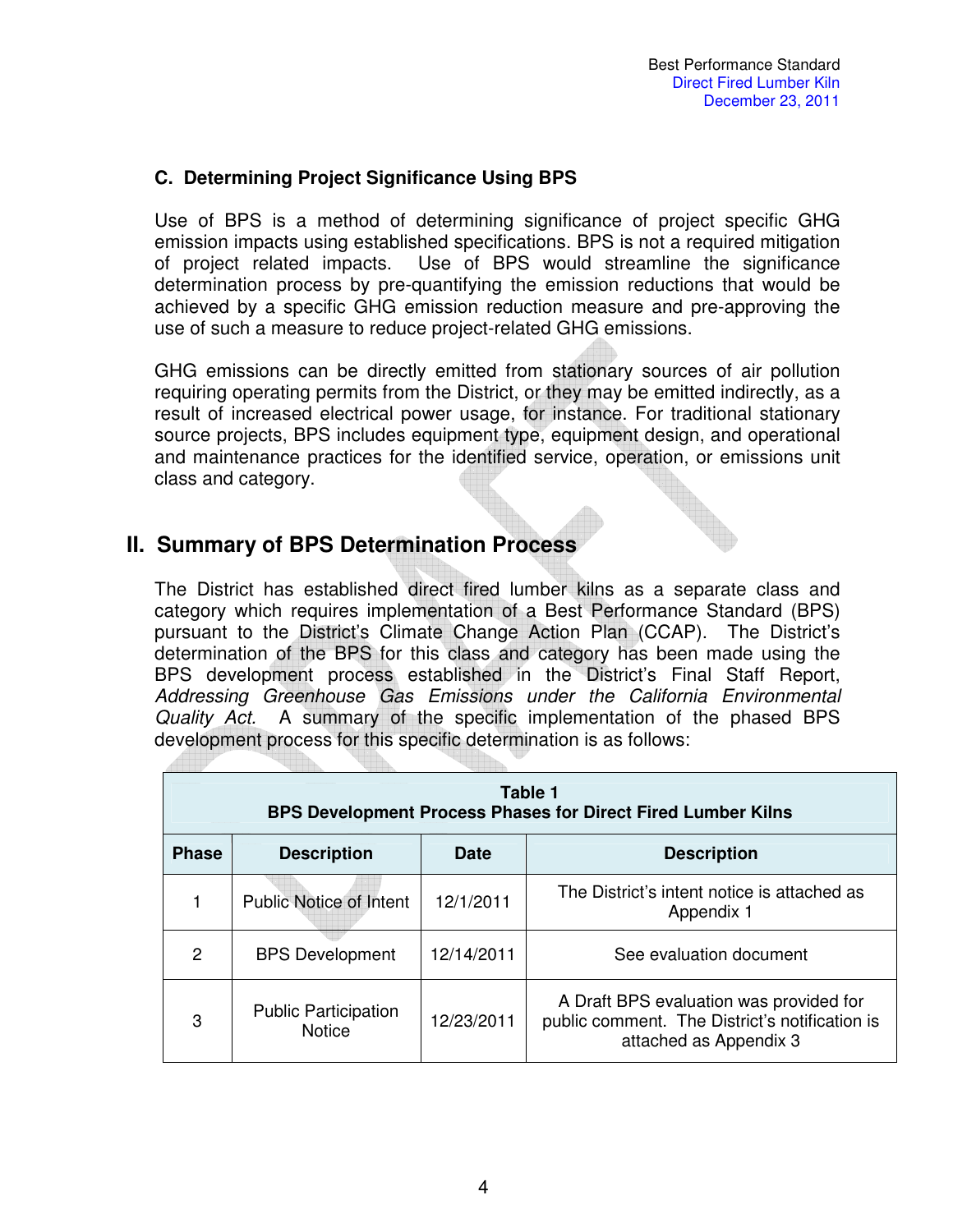## **III. Class and Category**

Lumber kilns are heated enclosures that are utilized to remove moisture from wood prior to its use and to kill pests. Kilns are most typically heated utilizing indirect heat from boilers but are also heated utilizing direct fired burners or electricity. Since the District BPS Clearinghouse currently includes determinations for boilers, this BPS will apply only to direct fired lumber kilns.

The District is currently preparing a BPS for Process Heaters. A Process Heater is normally considered to be a unit that meets the definition of Process Heater in Rules 4305, 4306 and 4320 (Boilers, Steam Generators and Process Heater Rules). That definition specifically excludes kilns, therefore, that BPS will not apply.

## **IV. Public Notice of Intent**

Prior to developing the BPS for this class and category, the District published a Notice of Intent. Public notification of the District's intent to develop BPS for this class and category was sent on December 1, 2011 to individuals registered with the CCAP list server. The District's notification is attached as Appendix 1.

Any comments received during the initial public outreach will be included in Appendix 2 of the final BPS evaluation.

## **V. BPS Development**

#### **STEP 1. Establish Baseline Emissions Factor for Class and Category**

The Baseline Emission Factor (BEF) is defined as the three-year average (2002-2004) of GHG emissions for a particular class and category of equipment in the San Joaquin Valley (SJV), expressed as annual GHG emissions per unit of activity. The Baseline Emission Factor is calculated by first defining an operation which is representative of the average population of units of this type in the SJV during the Baseline Period and then determining the specific emissions per unit throughput for the representative unit.

#### **A. Representative Baseline Operation**

For direct fired lumber kilns**,** the representative baseline operation has been determined to be a heat requirement of 3,000 Btu's per pound of moisture removed. This determination is based on a survey of kiln manufacturers and is based on pine or spruce 2 x 4 boards dried from green to KD-19 **(kiln dried from green to 19% moisture)**<sup>1</sup> .

 $\overline{\phantom{a}}$ <sup>1</sup> Telephone conversation with representatives of Kiln Direct Kilns and Better Built Dry Kilns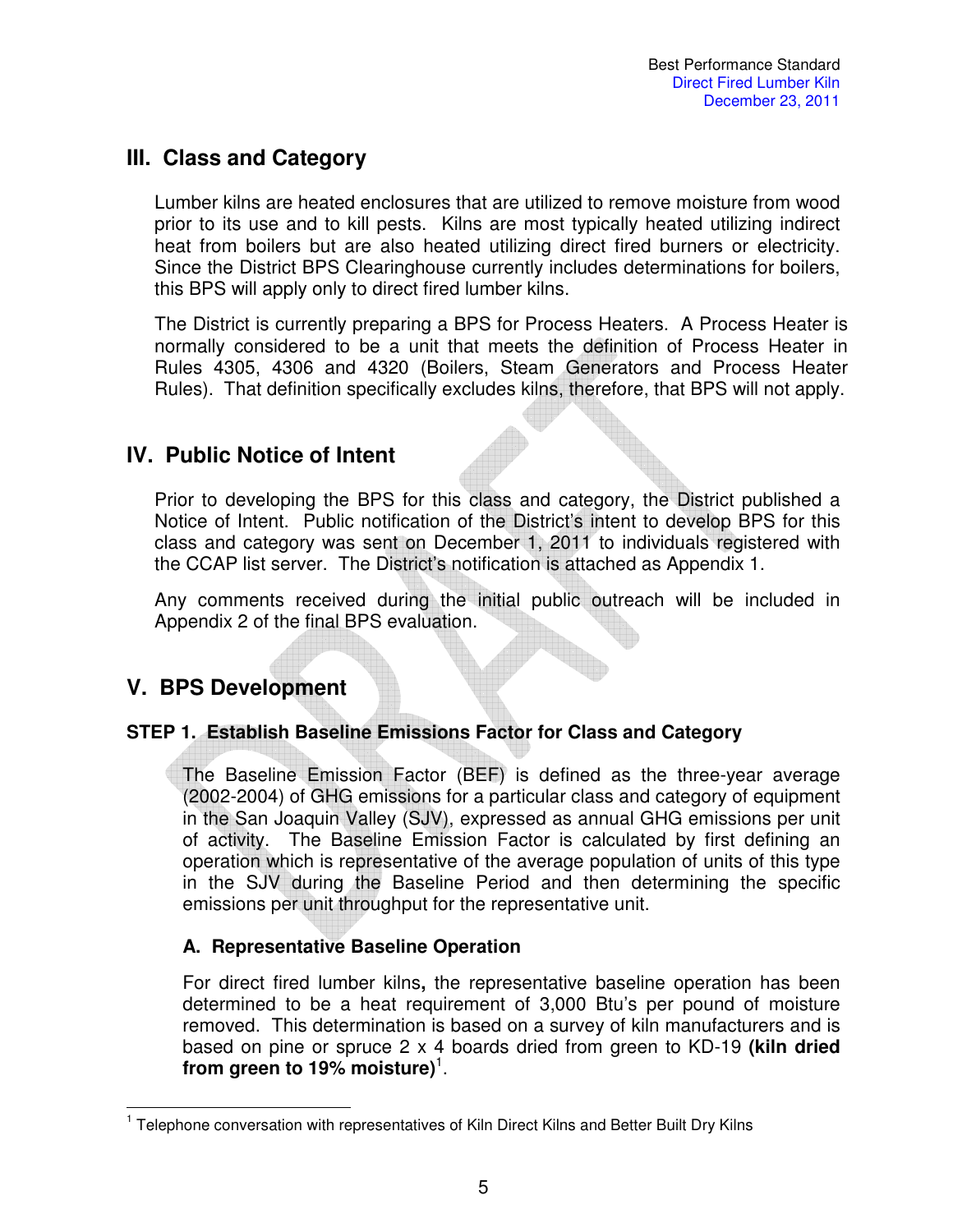#### **B. Basis and Assumptions**

• All direct GHG emissions are produced by the combustion of natural gas in this unit.

#### **C. Unit of Activity**

To relate Business-as-Usual to an emissions generating activity, it is necessary to establish an emission factor per unit of activity, for the established class and category, using the 2002-2004 baseline period as the reference.

The resulting emissions factor is the combination of

GHG emission reductions achieved through technology, and

GHG emission reductions achieved through changes in activity efficiencies.

GHG emissions are directly proportional to the amount of fuel burned, therefore, reporting the potential GHG emissions per unit of activity is equivalent to reporting it in the terms of Btu per unit of activity

Based on industry standard, the unit of activity commonly used to measure and compare kiln efficiency is the lb of moisture removed.

As a result, for the purpose of comparing efficiency level in term of GHG emissions from kilns, the unit of activity is: **Btu/lb of moisture removed**.

#### **D. Calculations**

The amount of energy required to achieve the desired core temperature and moisture removal depends on the type of wood being dried, the dimensions of the wood being dried, the starting moisture content and the final moisture content. Therefore, because of the number variables involved, accurately establishing a baseline period emission factor in the terms of Btu/lb of moisture removed for all types and dimensions of wood would not be possible. However, from the research conducted, it is known that kilns produced during the baseline period of 2002 through 2004 are capable of achieving a moisture removal rate of about 3,000 Btu/lb<sup>1</sup>. This is based on pine or spruce 2 x 4 boards dried from green to KD-19.

Most end users of dried wood products purchase green wood from a vender, have it transported to a drying facility where it is dried and then have it trucked to their site. An on-site kiln allows a facility to eliminate heavy duty truck miles, which would result in reduced formation of GHG and other pollutants such as NOx.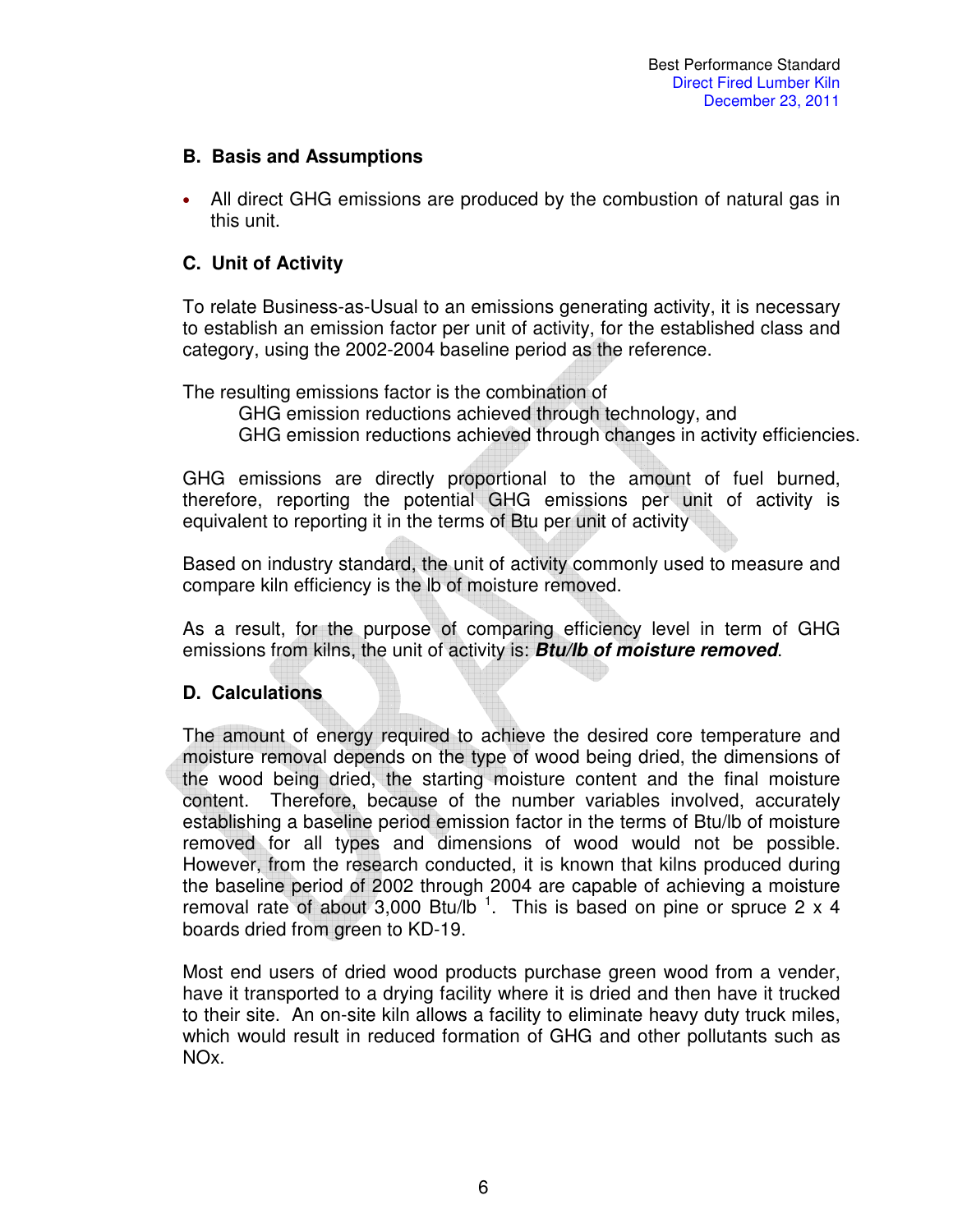#### **STEP 2. List Technologically Feasible GHG Emission Control Measures**

For the specific equipment or operation being proposed, all technologically feasible GHG emissions reduction measures are listed, including equipment selection, design elements and best management practices, that do not result in an increase in criteria pollutant emissions compared to the proposed equipment or operation. The following findings or considerations are applicable to this class and category:

Facilities that dry wood typically do so for two reasons; the first is to reduce the moisture content such that it does not mold and does not change dimensions once it is placed into service and the second is to heat-treat it sufficiently to kill pests. Heat-treating is a non-fumigation method of complying with the International Standards for Phytosanitary Measures – 15 **(ISPM-15)** standard, which requires the core of the wood to be maintained at 133 degrees F or greater for a period of at least 30 minutes. Two possible technologies were identified. The first is direct-fired heat-and-vent kiln technology and the second is dehumidification type kiln technology. A description of each technology is below:

#### **Direct Fired Heat-and-Vent:**

These types of units are equipped with fuel fired burners, vent louvers and heat recovery heat exchangers. During operation, the burners heat the interior of the kiln and cause evaporation of the moisture contained in the wood. During drying, the burners cycle on and off as necessary to maintain the necessary temperature. Once the inside atmosphere reaches a predetermined humidity level, the louvers are opened and the humid air is evacuated through a heat exchanger. Fresh combustion air is then brought in through the heat exchanger where it is preheated prior to being introduced into the burner. This cycle continues until the wood is heated and/or dried to the correct specification. These driers are capable of reaching the temperatures in excess of 160 degrees F and can dry/heat-treat a charge of wood in 16 to 24 hours. With advances in insulation and heat recovery technology since the baseline period, the fuel rates associated with these types of units are typically in the range of 2,000 to 2,500 Btu/lb of moisture removed  $1$ . This is based on pine or spruce 2 x 4 boards dried from green to KD-19.

#### **Dehumidification Kilns:**

These units normally utilize electric heaters in combination with a heat-pump that is located inside of the kiln. The wood is placed inside of the kiln and the interior of the unit heated with the electric heater. As moisture removal from the wood begins, the air becomes humid. At this time, moisture is removed by routing the air through the evaporator portion of the heat pump, reducing the need to vent hot air. The refrigerant is then piped to the compressor for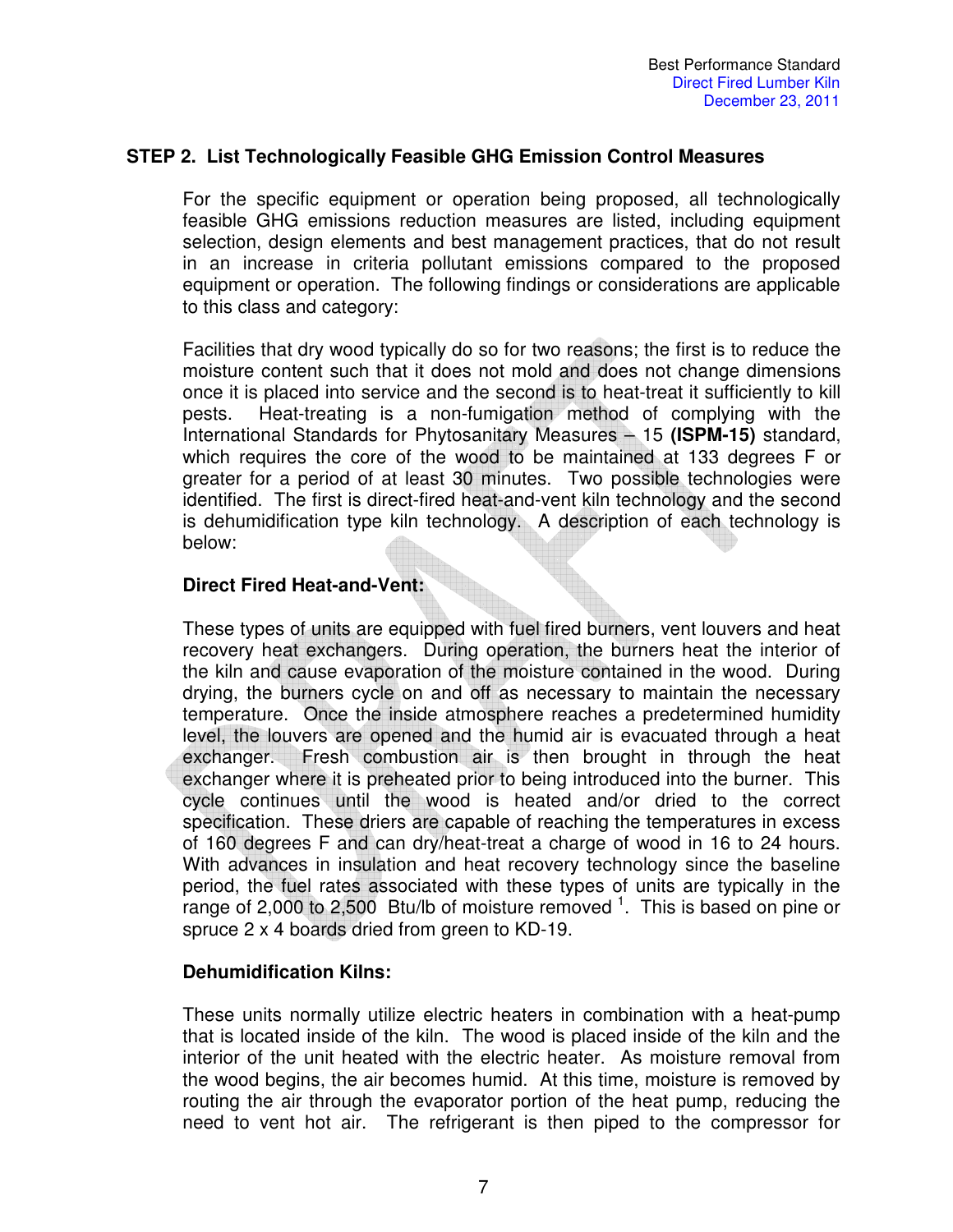recycling through the evaporator. The heat generated by the compressor is released inside of the kiln. These types of units are capable of reaching approximately 100 degrees  $F^2$  and can dry a charge of wood in approximately 36 to 48 hours. The drying rates associated with this type of kiln are approximately 800 to 1,000 Btu of electric heat per pound of moisture removed. This is based on pine or spruce 2 x 4 boards dried from green to KD-19.

#### **Conclusion:**

Based on a review of available technology and with consideration of input from industry, manufacturers, and other members of the public, the following is determined to be the technologically feasible GHG emission reduction measures for this class and category:

| Table 2<br>Technologically Feasible GHG Control Measures for Direct Fired Lumber Kilns |                                                                                                                            |  |
|----------------------------------------------------------------------------------------|----------------------------------------------------------------------------------------------------------------------------|--|
| <b>GHG Control Measures</b>                                                            | <b>Qualifications</b>                                                                                                      |  |
| Direct Fired Heat-and-Vent Kilns                                                       | Heat recovery and insulation reduces direct<br>GHG emissions by reducing the amount of<br>fuel required to achieve heating |  |
| <b>Dehumidification Kilns</b>                                                          | Dehumidification reduces the amount of<br>heated air that must be purged to control<br>the chamber humidity                |  |
|                                                                                        |                                                                                                                            |  |

#### **STEP 3. Identify all Achieved-in-Practice GHG Emission Control Measures**

For all technologically feasible GHG emission reduction measures, all GHG reduction measures determined to be Achieved-in-Practice are identified. Achieved-in-Practice is defined as any equipment, technology, practice or operation available in the United States that has been installed and operated or used at a commercial or stationary source site for a reasonable period of time sufficient to demonstrate that the equipment, the technology, the practice or the operation is reliable when operated in a manner that is typical for the process. In determining whether equipment, technology, practice or operation is Achieved-in-Practice, the District will consider the extent to which grants, incentives or other financial subsidies influence the economic feasibility of its use.

 $\overline{a}$ <sup>2</sup> Representative of Better Built Dry Kilns

Fundamental Aspects of Kiln Drying Lumber, Salim Hiziroglu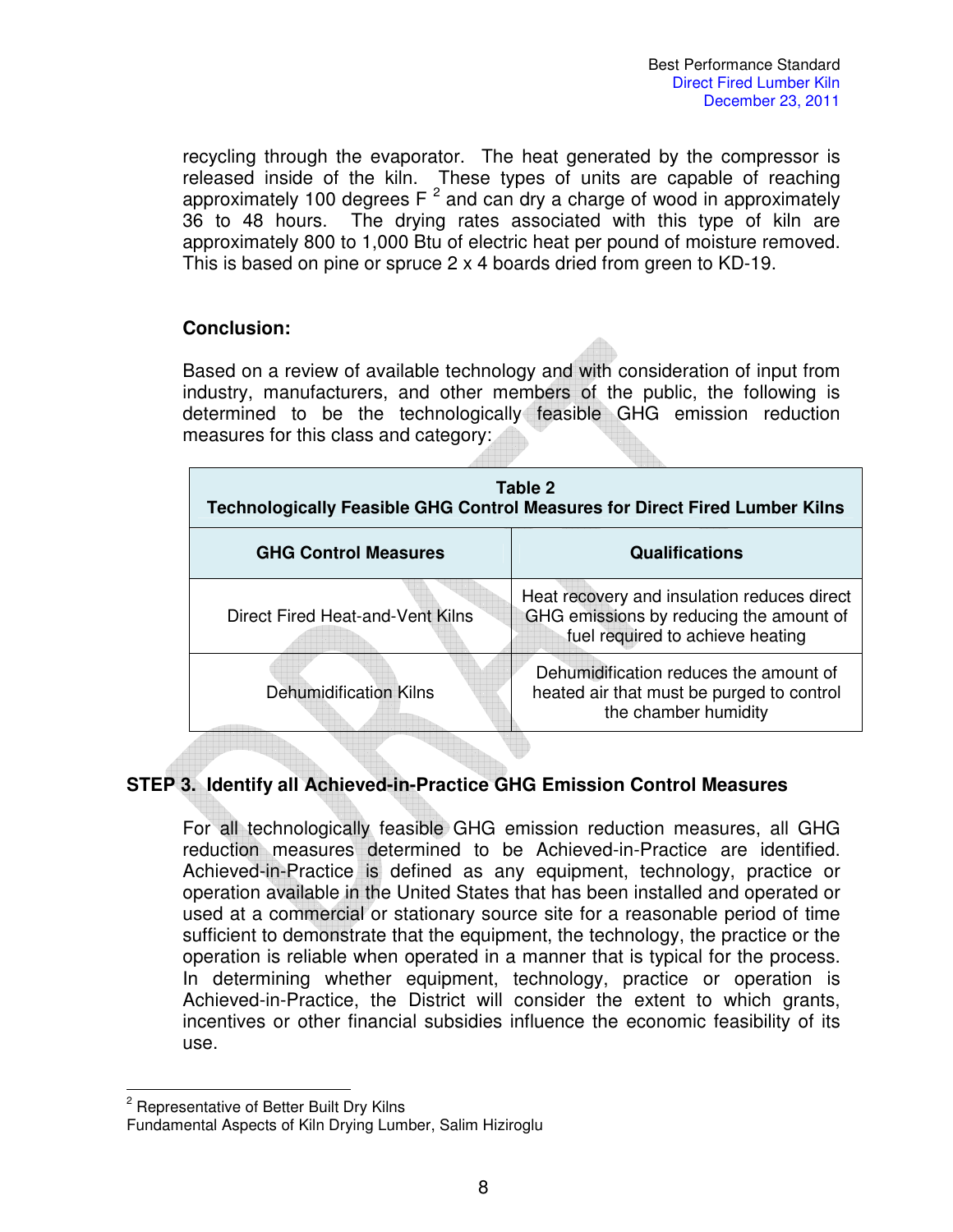The following findings or considerations are applicable to this class and category:

- Based on an industry survey<sup>1</sup>, direct-fired heat-and-vent type kilns that include the heat recovery and insulation required to meet a fuel standard of 2,500 Btu's per pound of moisture removed are currently available. This is based on pine or spruce 2 x 4 boards dried from green to KD-19. Therefore, a fuel standard of 2,500 Btu per pound of moisture removed is Achieved-in-Practice for this category of source.
- Compliance with the ISPM-15 standard is often required for the elimination of pests from the wood. ISPM-15 requires that the core temperature of the wood be maintained at 133 degrees F for a continuous period of at least 30 minutes. Dehumidification type kilns are capable of only about 100 degrees  $F<sup>2</sup>$  and are therefore not able provide the heat required to comply with the standard. Therefore, this technology is not considered to be Achieved-in-Practice at this time.

Based on a review of available technology and with consideration of input from industry, manufacturers and other members of the public, the following is determined to be the Achieved-in-Practice GHG emission reduction measure for this class and category:

**Alling** 

|                                  | Table 3<br>Achieved-in-Practice GHG Control Measures for Direct Fired Lumber Kilns                                                                               |
|----------------------------------|------------------------------------------------------------------------------------------------------------------------------------------------------------------|
| <b>GHG Control Measures</b>      | <b>Qualifications</b>                                                                                                                                            |
| Direct Fired Heat-and-Vent Kilns | Kiln capable of meeting a fuel use standard<br>of 2,500 Btu per pound of moisture<br>removed (based on pine or spruce 2 x 4<br>boards dried from green to KD-19) |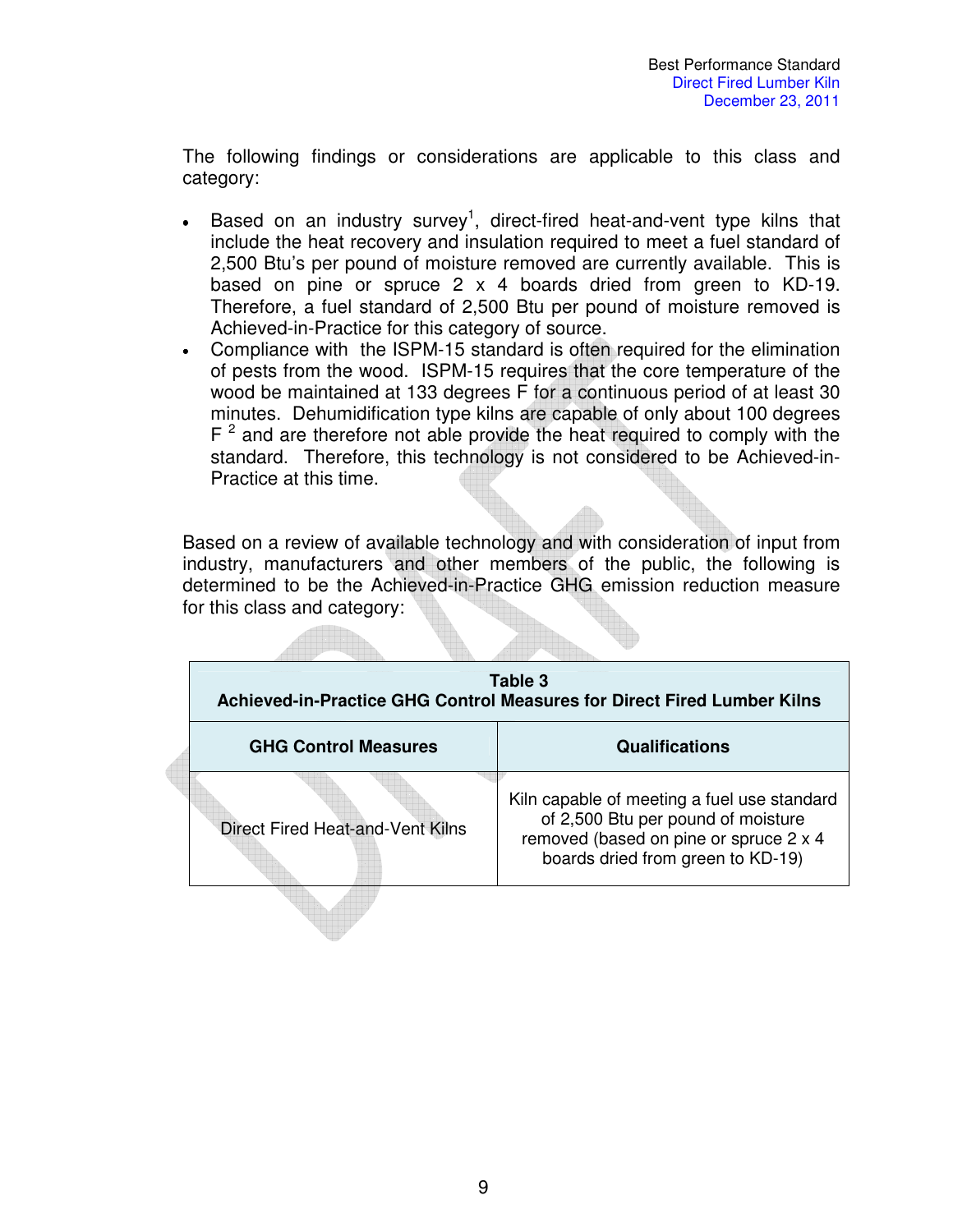#### **STEP 4. Quantify the Potential GHG Emission and Percent Reduction for Each Identified Achieved-in-Practice GHG Emission Control Measure**

For each Achieved-in-Practice GHG emission reduction measure identified:

- a. Quantify the potential GHG emissions per unit of activity  $(G_a)$
- b. Express the potential GHG emission reduction as a percent  $(G_n)$  of Baseline GHG emissions factor per unit of activity (BEF)
	- Direct Fired Heat-and-Vent Kilns.

#### **A. Basis and Assumptions:**

The amount of energy required to achieve the desired core temperature and moisture removal depends on the type of wood being dried, the dimensions of the wood being dried, the starting moisture content and the final moisture content. Therefore, because of the number variables involved, establishing a fuel usage per unit of activity that would apply to all types and dimensions of wood would not be possible. Therefore, this BPS will establish a fuel usage per unit of activity based on pine or spruce 2 x 4 boards dried from green to KD-19. It will be assumed that if a kiln can meet the standard established for this type and dimension of board, then it meets BPS for all types of wood even if it cannot, for example, meet the pine or spruce  $2 \times 4$  standard when drying 12" x 12" pieces.

#### **B. Calculation of Potential GHG Emissions per Unit of Activity (Ga):**

GHG Emissions per Unit of Activity

lik.

 $G_a = 2,500$  Btu/lb-moisture removed

#### **From District Policy APR-2015, the GHG emission factor for the burning of natural gas is:**

| $CO2$ :                |                          | 53.06 kg-CO2/MMBtu                 |
|------------------------|--------------------------|------------------------------------|
| $CH_4$ :               | $(0.005)(24)$ kg/MMBtu:  | $0.12$ kg-CO <sub>2</sub> e/MMBtu  |
| <u>N<sub>2</sub>O:</u> | $(0.001)(296)$ kg/MMBtu: | 0.30 kg-CO <sub>2</sub> e/MMBtu    |
| Total                  |                          | $53.48$ kg-CO <sub>2</sub> e/MMBtu |

Therefore, the 2,500 Btu/lb-moisture removed is equivalent to:

Ga =  $(2,500 \text{ Btu/lb-moisture removed})(53.48 \text{ kg CO}_2\text{e}/10^6 \text{ Btu})$  $X(1,000)$  g/kg $(1b/453.6)$  = 0.29 lb CO<sub>2</sub>e/lb-moisture removed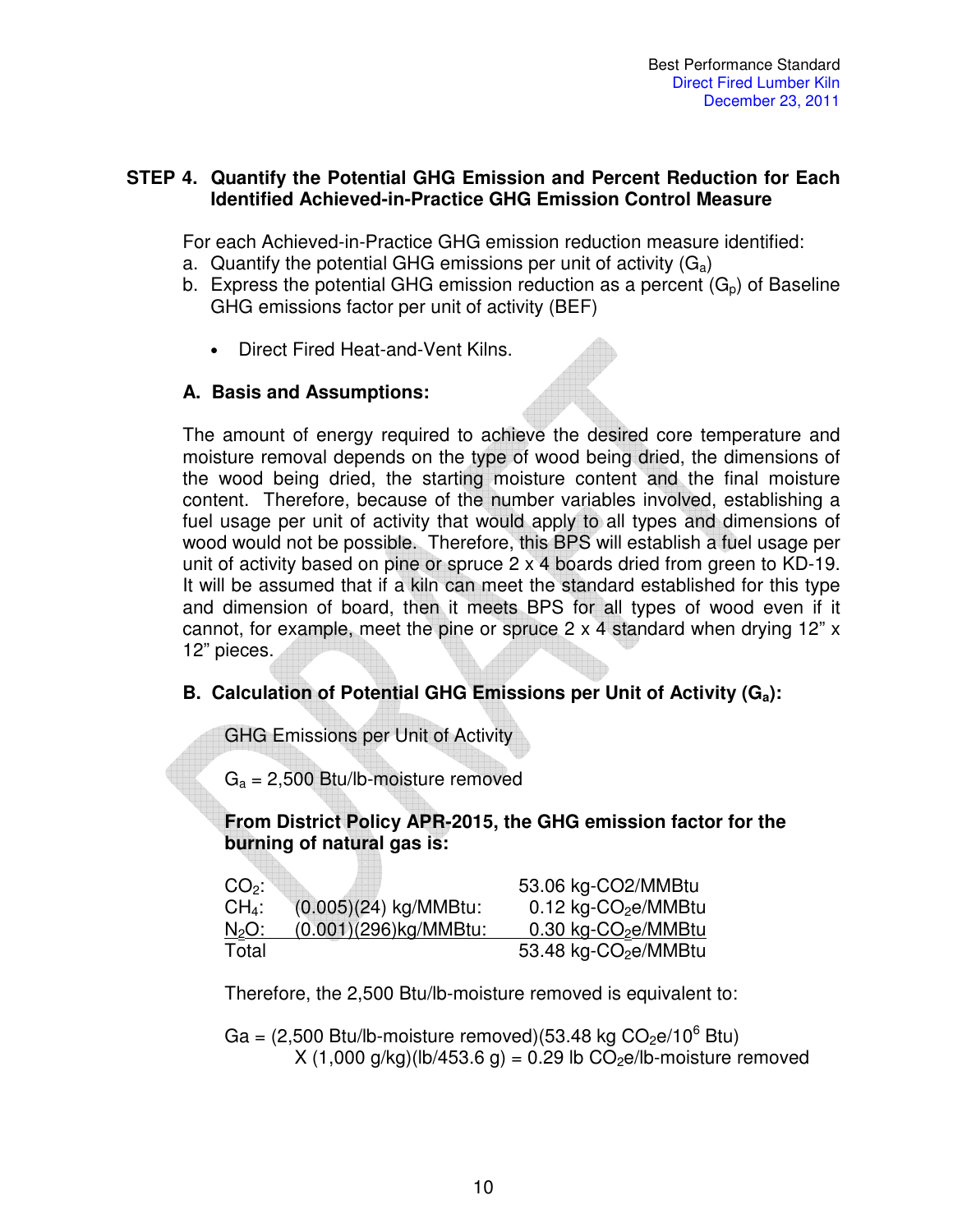#### **C. Calculation of Potential GHG Emission Reduction as a Percentage of the Baseline Emission Factor (Gp):**

 $G_p = (BEF - Ga) / BEF$  $G<sub>p</sub> = (3,000 \text{ Btu/lb-moisture removed} - 2,500 \text{ Btu/lb-moisture removed})$ (3,000 Btu/lb-moisture removed)  $G_p = 17\%$ 

#### **STEP 5. Rank all Achieved-in-Practice GHG emission reduction measures by order of % GHG emissions reduction**

Based on the calculations presented in Section II.4 above, the Achieved-in Practice GHG emission reduction measures are ranked in the table below:

| Table 4<br><b>Ranking of Achieved-in-Practice GHG Emission Control Measures</b> |                                                                                                                                   |                                                                                                                          |                                                                                                                                        |
|---------------------------------------------------------------------------------|-----------------------------------------------------------------------------------------------------------------------------------|--------------------------------------------------------------------------------------------------------------------------|----------------------------------------------------------------------------------------------------------------------------------------|
| <b>GHG Control Measures</b><br>Rank                                             |                                                                                                                                   | <b>Potential GHG</b><br><b>Emission per Unit</b><br>of Activity $(G_a)$<br>(lb $CO2e$ per lb<br>moisture<br>removed) $3$ | <b>Potential GHG</b><br><b>Emission Reduction</b><br>as a Percentage of<br>the Baseline<br><b>Emission Factor <math>(G_{p})</math></b> |
|                                                                                 | Fuel Use Standard of 2,500 Btu/<br>per Ib Moisture Removed - based<br>on pine or spruce 2 x 4 boards<br>dried from green to KD-19 | 0.29                                                                                                                     | 17%                                                                                                                                    |

#### **STEP 6. Establish the Best Performance Standard (BPS) for this Class and Category**

For Stationary Source Projects for which the District must issue permits, Best Performance Standard is – "For a specific Class and Category, the most effective, District approved, Achieved-In-Practice means of reducing or limiting GHG emissions from a GHG emissions source, that is also economically feasible per the definition of achieved-in-practice. BPS includes equipment type, equipment design, and operational and maintenance practices for the identified service, operation, or emissions unit class and category".

 3 As shown in Step 4.B of this document, 0.29 lb CO2e per lb moisture removed is equivalent to 2,500 Btu/lb moisture removed.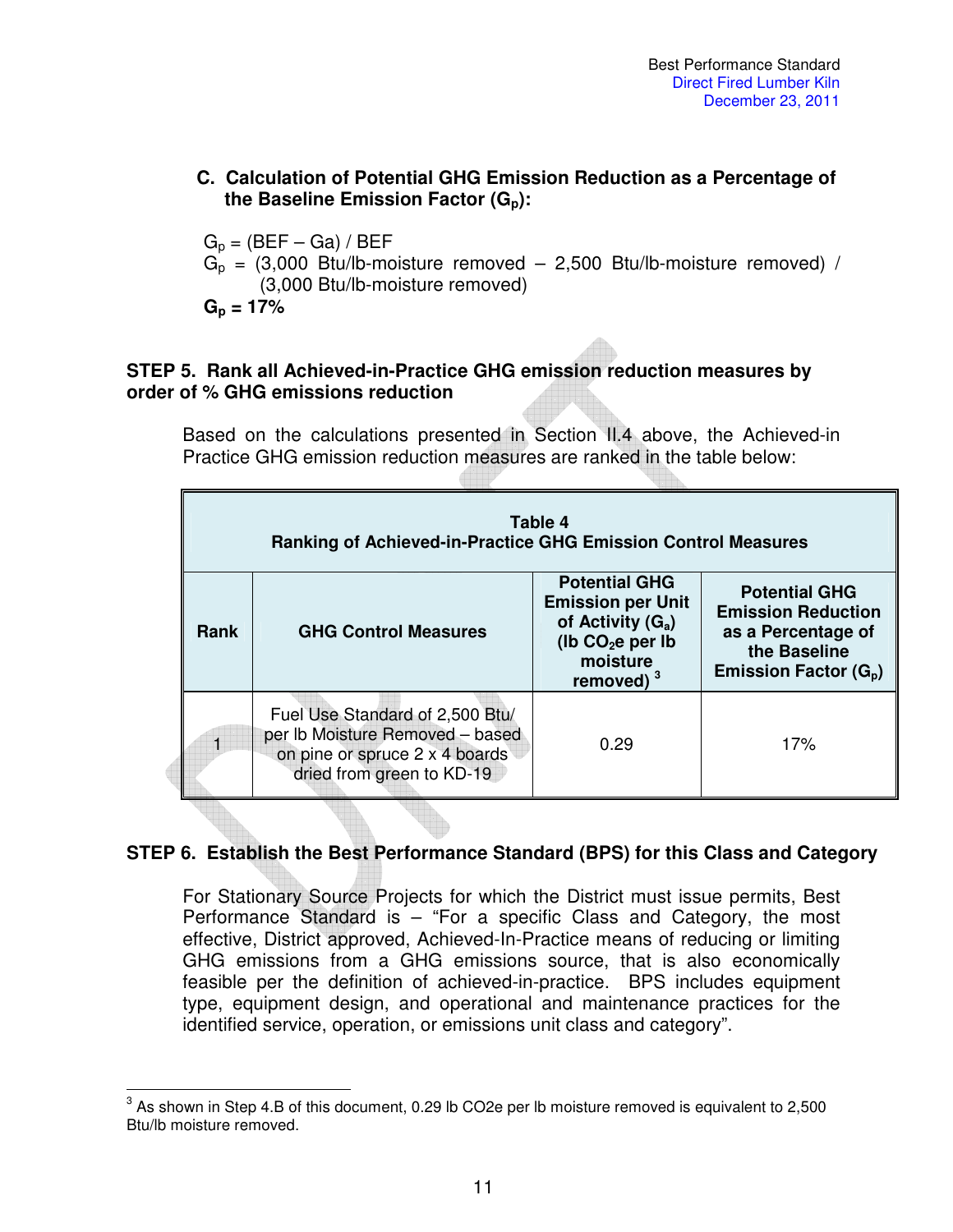Based on the definition above and the ranking of evaluated technologies, Best Performance Standard (BPS) for this class and category is determined as:

#### **Best Performance Standard for Direct Fired Lumber Kilns**

**Heat Input (Fuel use) of no more than 2,500 Btu per pound of moisture removed (based on pine or spruce 2 x 4 boards dried from green to KD-19).** 

#### **STEP 7. Eliminate All Other Achieved-in-Practice Options from Consideration as Best Performance Standard**

The following Achieved-in-Practice GHG control measures identified and ranked in the table above are eliminated from consideration as Best Performance Standard since they have GHG control efficiencies which are less than that of the selected Best Performance Standard as stated in Step 6 of this evaluation:

No other Achieved-in-Practice options were identified.

## **Vl. Public Participation**

A Draft BPS evaluation was provided for public comment. Public notification was sent on December 23, 2011 to individuals registered with the CCAP list server. The District's notification is attached as Appendix 3.

## **Vlll. Appendices**

| Appendix 1: | <b>Public Notice of Intent: Notice</b>                   |
|-------------|----------------------------------------------------------|
| Appendix 2: | Comments Received During the Public Notice of Intent and |
|             | <b>Responses to Comments</b>                             |
| Appendix 3: | Notice of Public Participation                           |
|             |                                                          |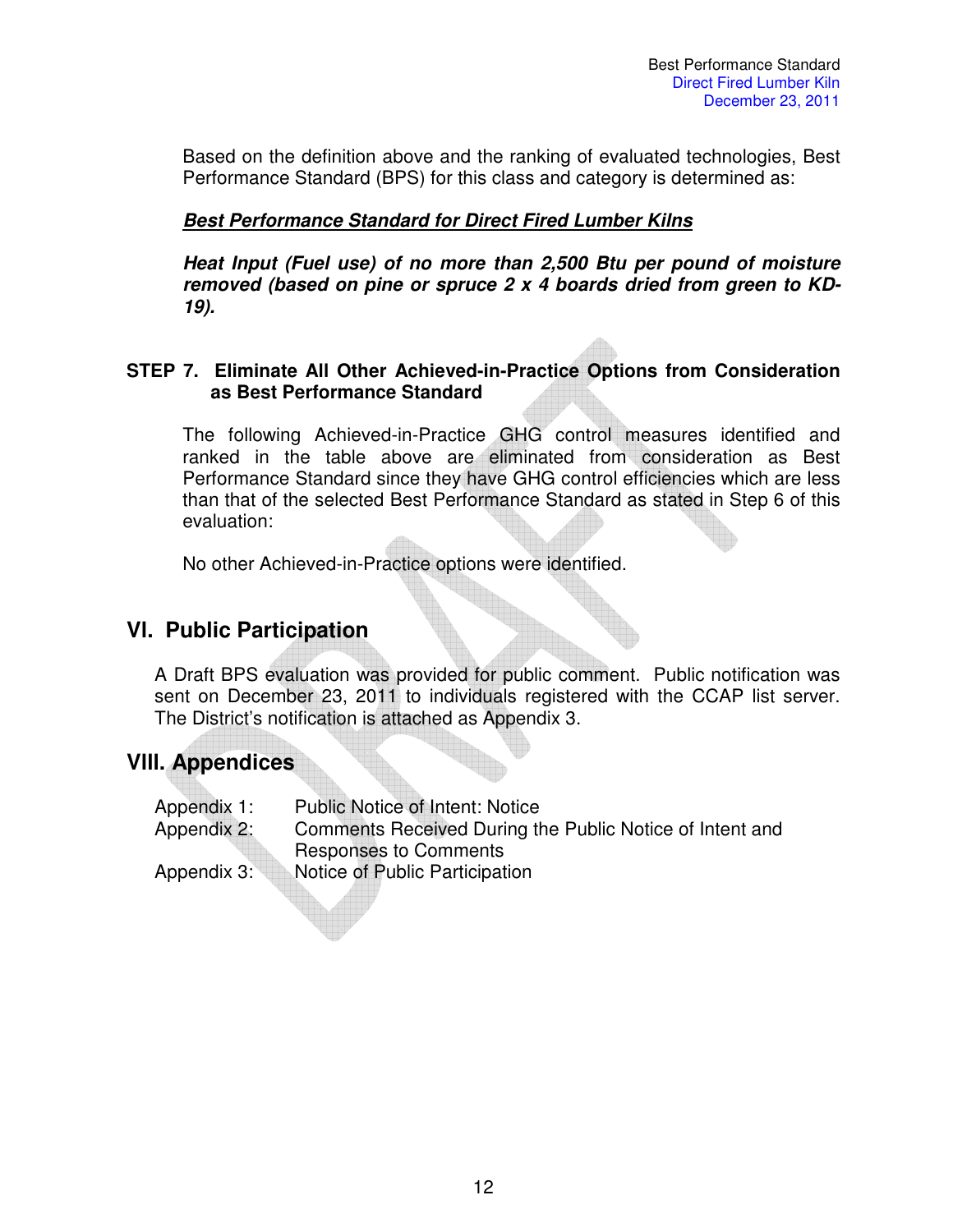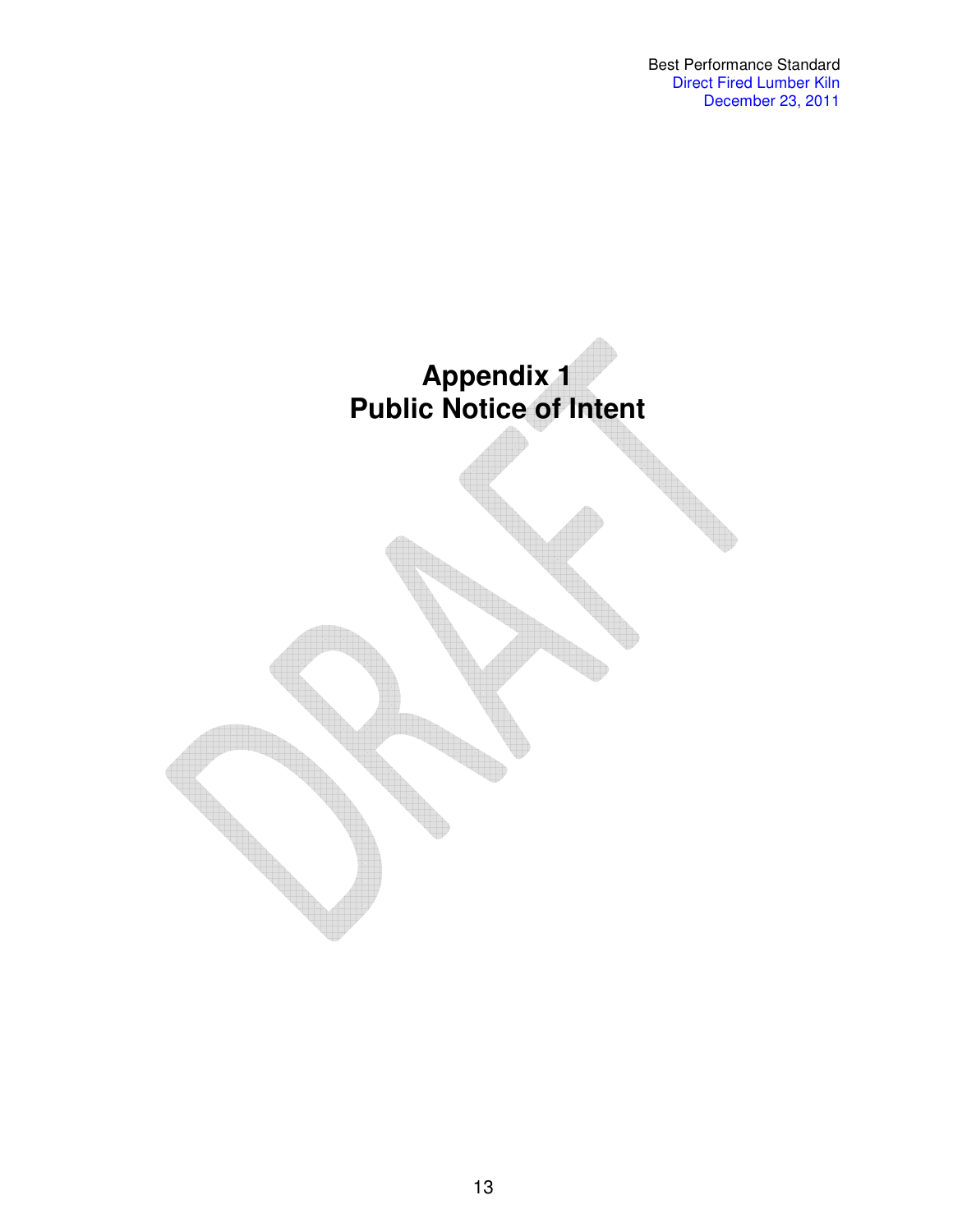## **Notice of Development Of**  Best Performance Standards

NOTICE IS HEREBY GIVEN that the San Joaquin Valley Air Pollution Control District solicits public comment on the development of Best Performance Standards for the following Stationary Source class and category of greenhouse gas emissions:

## **Direct Fired Lumber Kilns**

The District is soliciting public input on the following topics for the subject Class and Category of greenhouse gas emission source:

- Recommendations regarding process or operational activities the District should consider when establishing Baseline Emissions for the subject Class and Category.
- Recommendations regarding processes or operational activities the District should consider when converting Baseline Emissions into emissions per unit of activity.
- Recommendations regarding technologies to be evaluated by the District when establishing control measures applicable to direct sources of greenhouse gas emissions.
- Recommendations regarding technologies to be evaluated by the District when establishing control measures applicable to indirect sources of greenhouse gas emissions.

Information regarding development of Best Performance Standard for the subject Class and Category of greenhouse gas emission source can be obtained from the District's website at http://www.valleyair.org/Programs/CCAP/CCAP\_idx.htm.

Written comments regarding the subject Best Performance Standard should be addressed to Mark Schonhoff by email, mark.schonhoff@valleyair.org, or by mail at SJVAPCD, 4800 Enterprise Way, Modesto, CA 95356. All comments must be received by **December 20, 2011**. For additional information, please contact Mark Schonhoff by e-mail or by phone at (209) 557-6448.

Information regarding the District's Climate Action Plan and how to address GHG emissions impacts under CEQA, can be obtained from the District's website at http://www.valleyair.org/Programs/CCAP/CCAP\_idx.htm.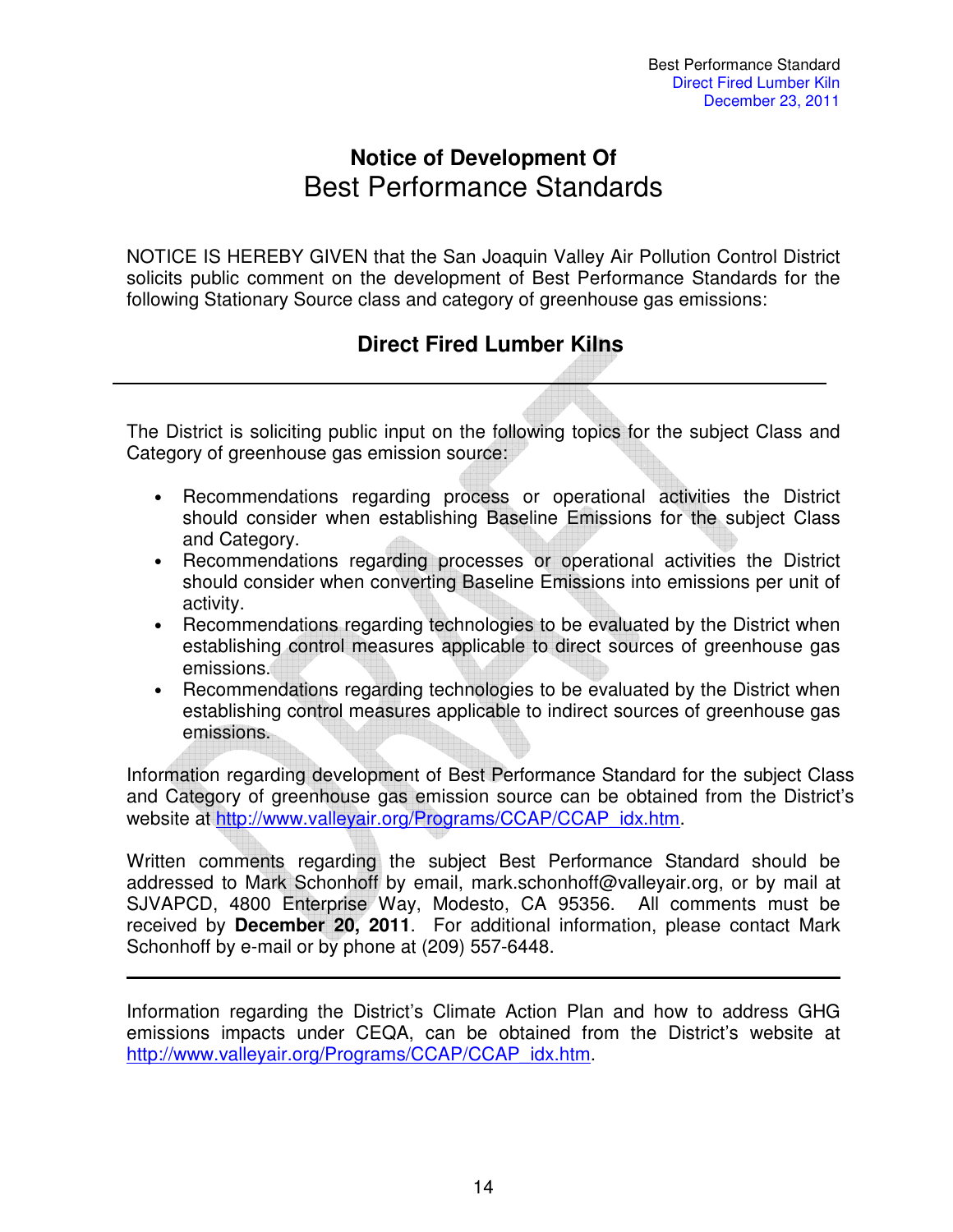Best Performance Standard Direct Fired Lumber Kiln December 23, 2011

# **Appendix 2**

# **Comments Received During the Public Notice of Intent and Responses to Comments**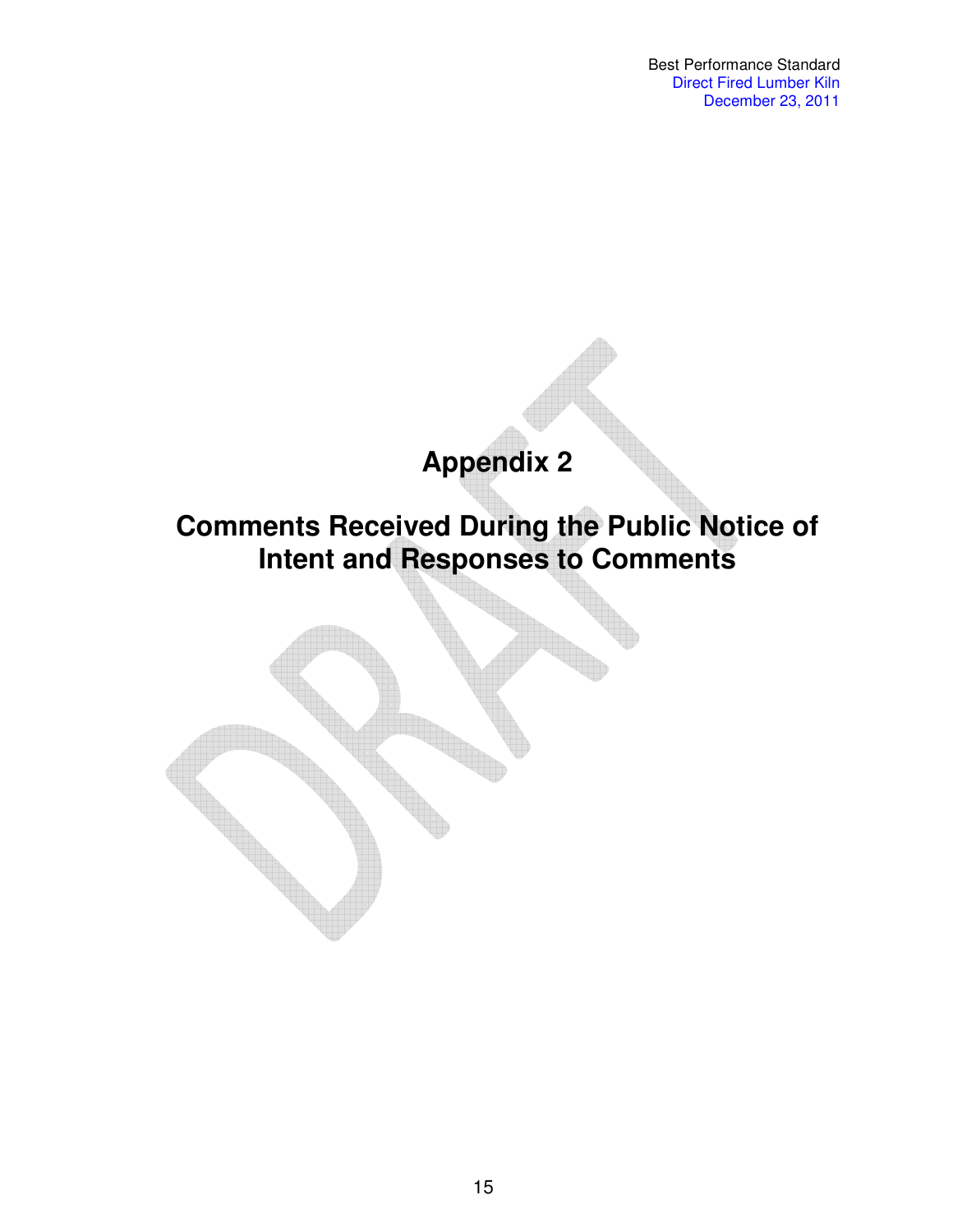## No Comments Were Received During the Public Notice of Intent Period

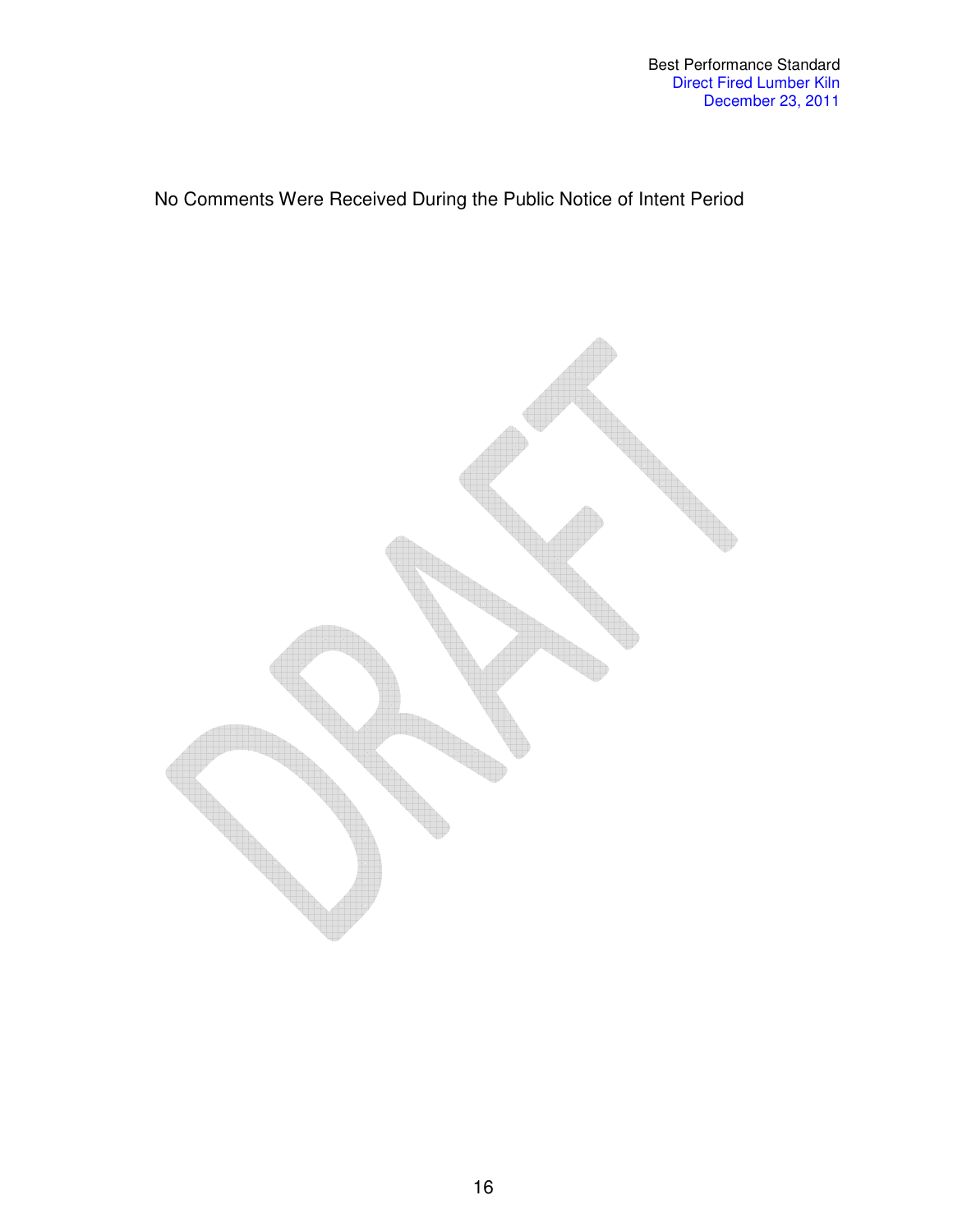# **Appendix 3 Public Participation Notice**